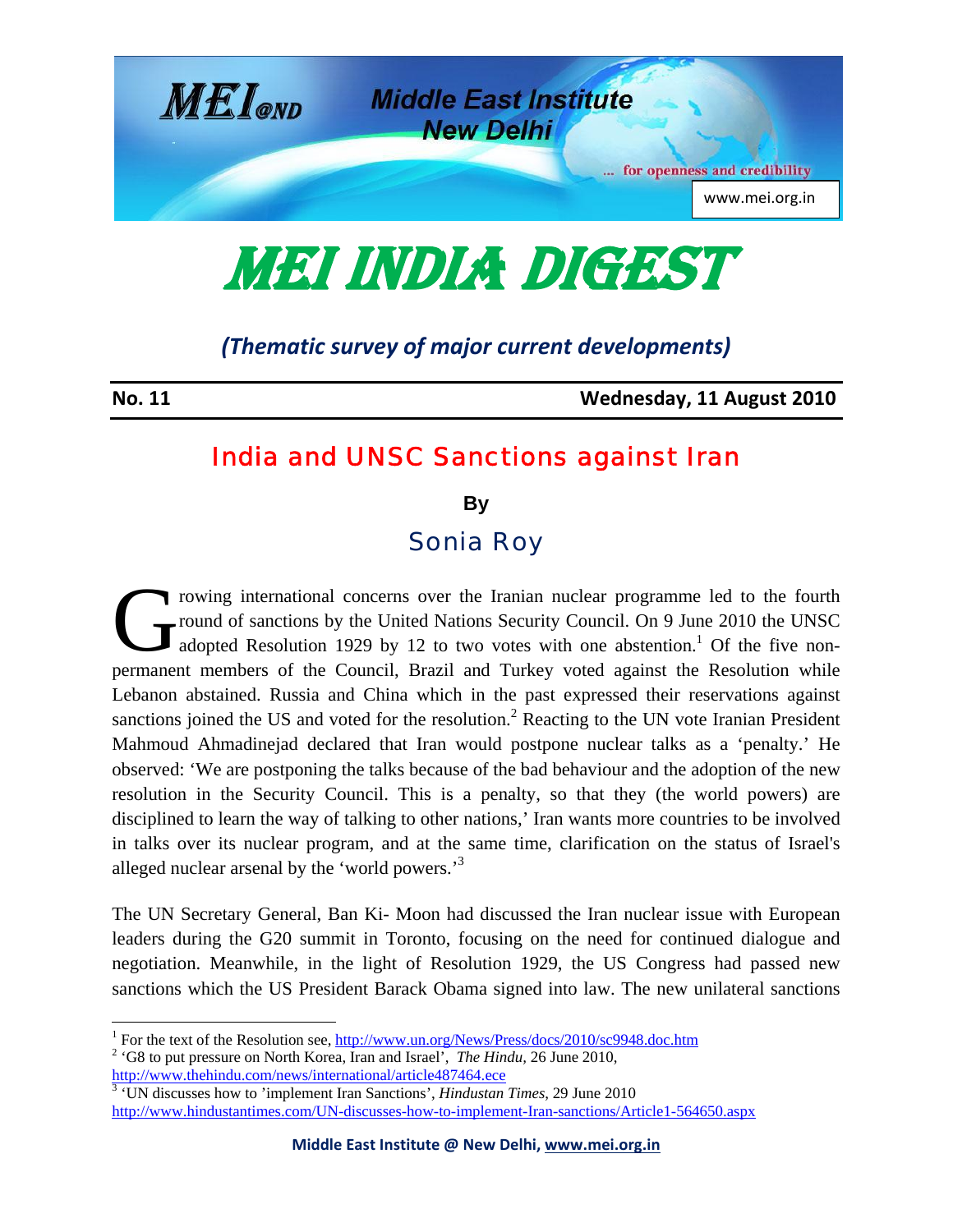are aimed at preventing Iran's access to the import of refined oil products. This bill denies companies that supply Iran with refined petroleum products access to the US markets. On 12 July the US State Department Spokesman Phillip J. Crowley told reporters: 'This is about the danger of a nuclear arms race in the Middle East, which will affect countries outside of the region, including India… So everyone has a responsibility to do what each country can to convince Iran to change its present course.....I'll leave it to India to describe what steps it is

going to take.<sup>4</sup> He also noted that, 'all countries have international obligations to fully respect

and to heed the sanctions that were passed by the Security Council last month.<sup>5</sup>

Responding to the new wave of sanctions by the Obama administration, on 5 July 2010 India's Foreign Secretary Nirupama Rao stated that, 'We are justifiably concerned that the extraterritorial nature of certain unilateral sanctions recently imposed by individual countries, with their restrictions on investment by third countries in Iran's energy sector, can have a direct and adverse impact on Indian companies… and more importantly, on our energy security and our attempts to meet the development needs of our people.<sup>56</sup> Reiterating India's support of 'dialogue and avoidance of confrontation,' she maintained that the peaceful use of nuclear energy within the framework of the Nuclear Non-Proliferation Treaty (NPT) was the right of all nations. India supports the right of all states to undertake peaceful uses of nuclear energy consistent with their international obligations, supporting dialogue and avoidance of confrontation. The IAEA, according to the Indian Foreign Secretary, is the best framework for addressing technical issues related to the Iranian nuclear programme.<sup>7</sup> Ms. Rao has further stated that, 'I would today reiterate the need for structured, systematic and regular consultations with Iran on the situation in Afghanistan.' Insisting that India always advocated diplomacy to resolve the Iranian nuclear issue, she maintained that although India and Iran may have differences on one or the other issue, 'the areas of convergence far outweighed any differences' and called for building an enduring and pragmatic relationship.'8

Iran is become more importance for New Delhi not only because it had large energy reserves, but also because India expects its energy needs to grow by eight to ten per cent in the coming years. Iran, the nearest source, has the world's third largest proven oil reserves and second largest gas reserves. In her speech the Foreign Secretary identified maritime security as another potential

<sup>4</sup> Narayan Laxman, 'US cautions India against 'business as usual' with Iran', *The Hindu*, 14 July 2010, http://www.hindu.com/2010/07/14/stories/2010071455301800.htm<br><sup>5</sup> 'Nuclear Arms Race in the Middle East will affect India, warns U.S.', *The Hindu*, 13 June 2010,

http://www.indiavision.com/news/article/topnews/78029/ 6

<sup>&</sup>lt;sup>6</sup> Speech by Foreign Secretary at Institute for Defence Studies and Analysis (IDSA) - Institute for Political and International Studies (IPIS, Tehran) Strategic Dialogue on 'India and Iran: An Enduring Relationship.' For the text see: http://meaindia.nic.in/speech/2010/07/05ss01.htm

<sup>&</sup>lt;sup>7</sup> 'Iran sanctions may hit our energy security', *The Hindu*, 5 July 2010 http://thehindu.com/news/national/article501500.ece

http://thehindu.com/news/national/article501500.ece<br><sup>8</sup> 'India for 'structured' talks with Iran on Afghanistan', *Hindustan Times*, 5 July 2010, http://www.hindustantimes.com/India-for-structured-talks-with-Iran-on-Afghanistan/Article1-567813.aspx